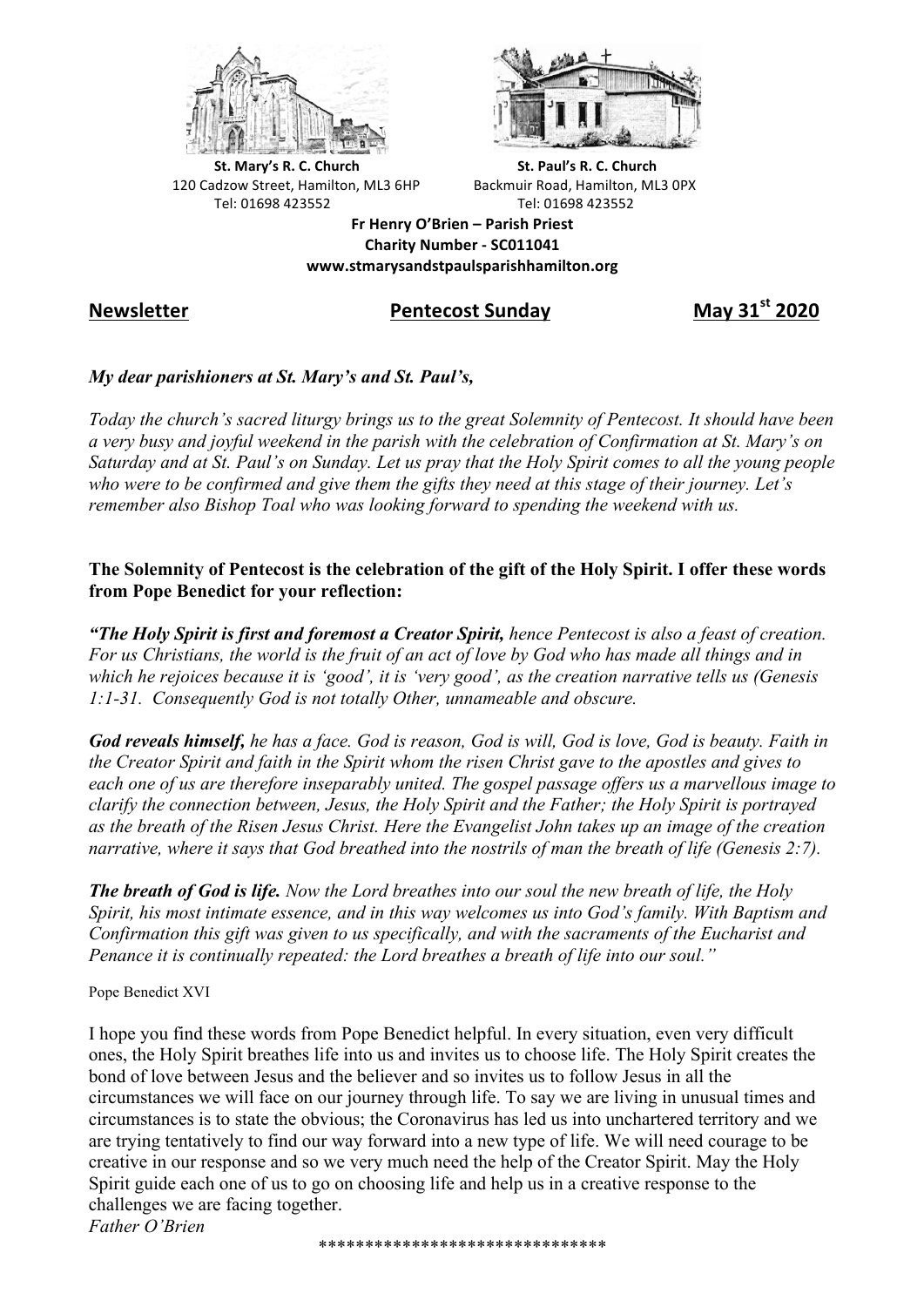**Let me share with you the names of those who have died during these weeks when we have been unable to gather for Mass:**

John Boyce James Donnelly, Mary Teresa Lees, Silvio (Steve) Ferri, Tess McMahon, Helen Brown, Margaret McCluskey, James McDougall, John Henderson, Tom O'Brien, James McMenemy, Frances Murphy, Brian Porteous, Susan McAteer, Margaret Boyd, Julia (Sheila) O'Neill Stephen Mann

I know you will remember these men and women in your prayers and also their families, who said farewell to a loved one in the most difficult of circumstances. It is painful not to have the beauty of the Requiem Mass in the church and the comfort and strength that comes from the good presence of family and friends and neighbours.

**\*\*\*\*\*\*\*\*\*\*\*\*\*\*\*\*\*\*\*\*\*\*\*\*\*\*\*\*\*\*\*\*\*\*\*\*\***